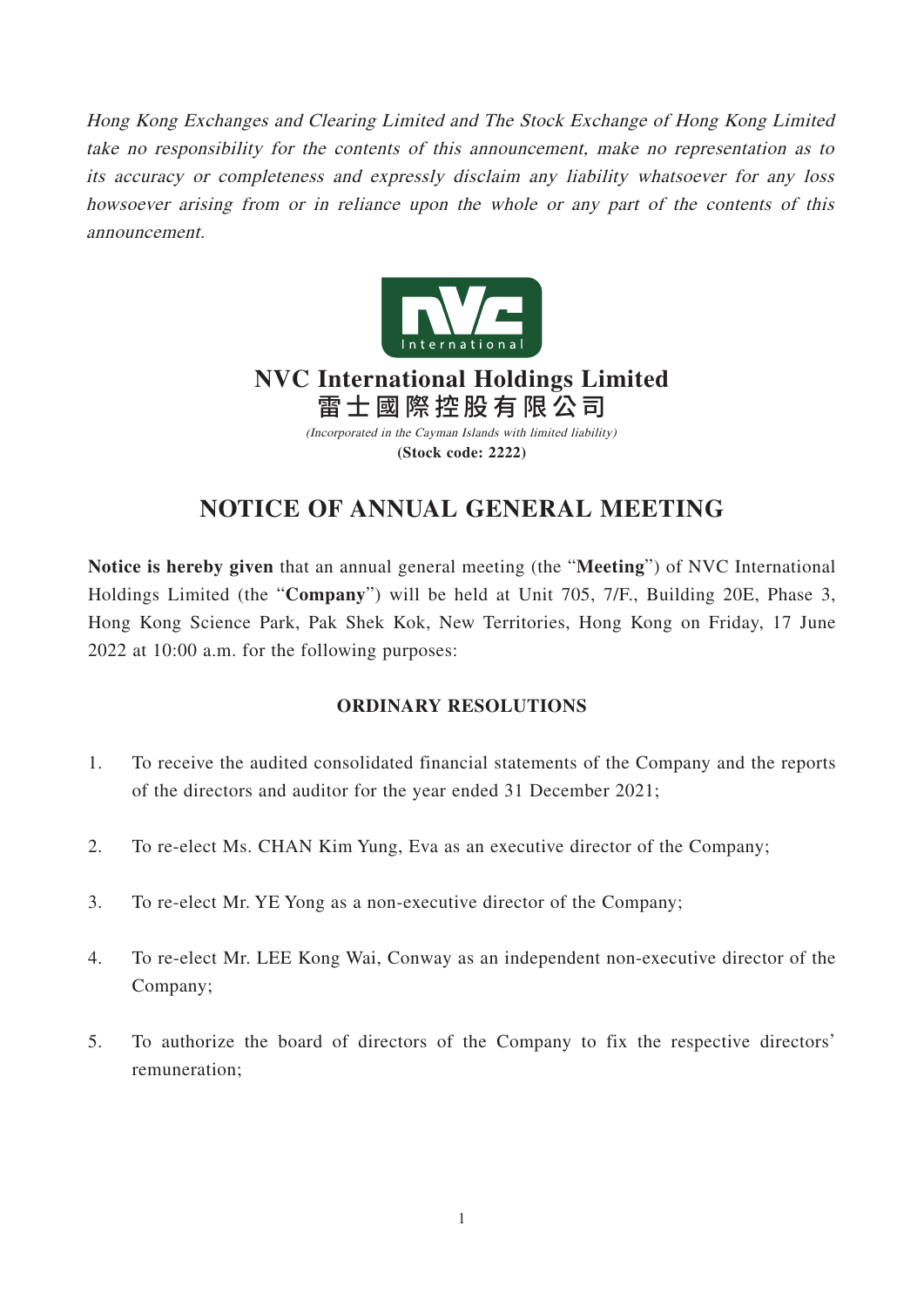- 6. To re-appoint Deloitte Touche Tohmatsu as the auditor of the Company and to authorize the board of directors of the Company to fix its remuneration;
- 7. To consider and, if thought fit, pass with or without amendments, the following resolution as an ordinary resolution:

### "**THAT**:

- (a) subject to compliance with the prevailing requirements of the Rules Governing the Listing of Securities on The Stock Exchange of Hong Kong Limited and paragraph (b) below, a general mandate be and is hereby generally and unconditionally given to the directors of the Company to exercise during the Relevant Period (as defined below) all the powers of the Company to buy back its shares in accordance with all applicable laws, rules and regulations;
- (b) the total number of shares of the Company to be bought back pursuant to the mandate in paragraph (a) above shall not exceed 10% of the total number of issued shares of the Company as at the date of passing of this resolution (subject to adjustment in the case of any consolidation or subdivision of shares of the Company after the date of passing of this resolution); and
- (c) for the purposes of this resolution:

"Relevant Period" means the period from the passing of this resolution until whichever is the earliest of:

- (i) the conclusion of the next annual general meeting of the Company;
- (ii) the expiration of the period within which the next annual general meeting of the Company is required by the articles of association of the Company or any applicable laws to be held; and
- (iii) the date on which the mandate set out in this resolution is revoked or varied by an ordinary resolution of the shareholders in general meeting."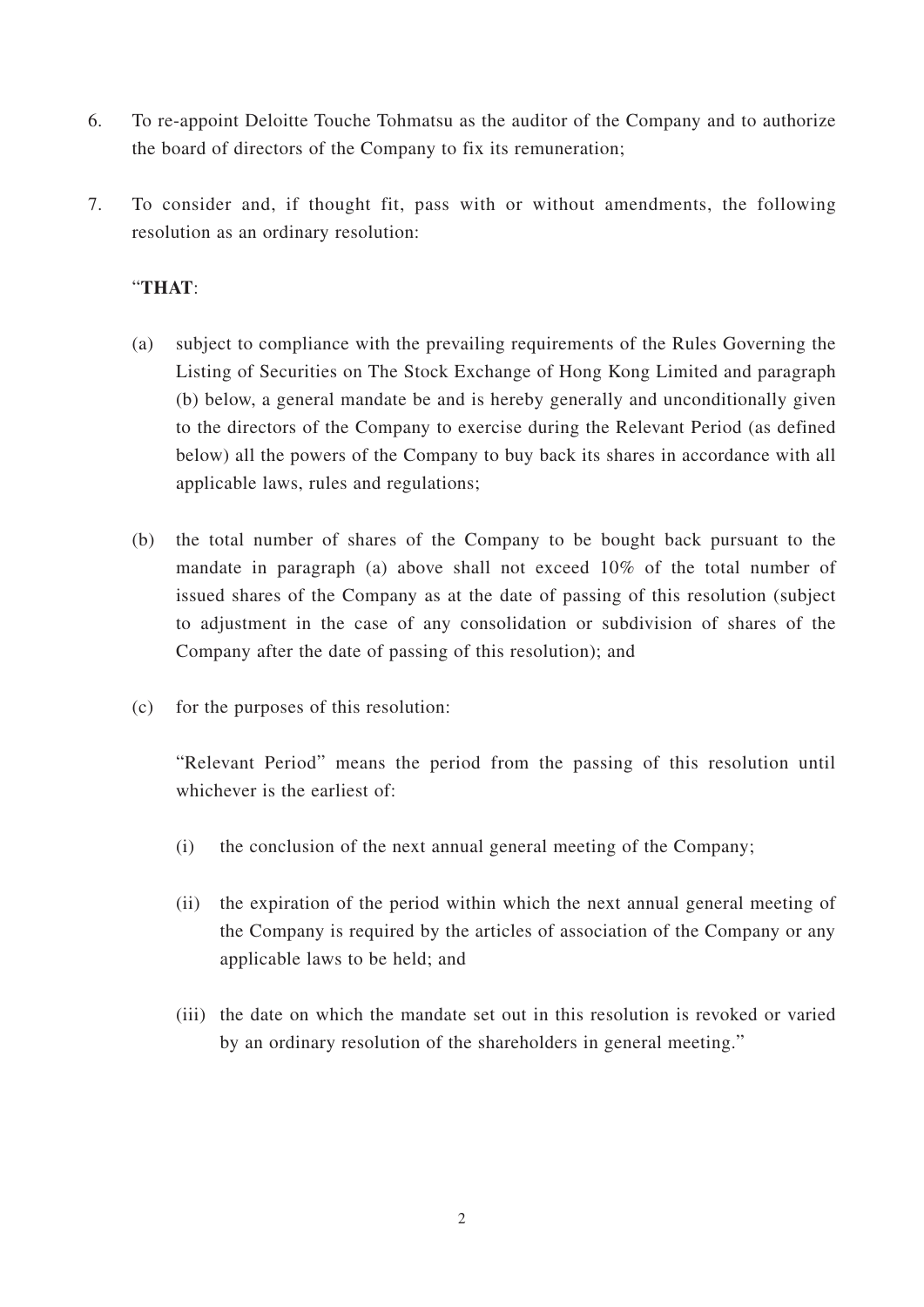8. To consider and, if thought fit, pass with or without amendments, the following resolution as an ordinary resolution:

#### "**THAT**:

- (a) subject to compliance with the prevailing requirements of the Rules Governing the Listing of Securities on The Stock Exchange of Hong Kong Limited and paragraph (b) below, a general mandate be and is hereby generally and unconditionally given to the directors of the Company to allot, issue and deal with additional shares in the share capital of the Company and to make or grant offers, agreements, options and convertible securities which would or might require the exercise of such powers during or after the end of the Relevant Period (as defined below) in accordance with all applicable laws, rules and regulations;
- (b) the aggregate number of shares allotted or agreed conditionally or unconditionally to be allotted by the directors pursuant to the mandate in paragraph (a) above, otherwise than pursuant to:
	- (i) a Rights Issue (as defined below);
	- (ii) issue of shares upon the exercise of options under a share option scheme of the Company; and
	- (iii) any scrip dividend scheme or similar arrangement providing for the allotment of shares in lieu of the whole or part of a dividend on shares of the Company in accordance with the articles of association of the Company,

shall not exceed 20% of the total number of issued shares of the Company as at the date of passing of this resolution (subject to adjustment in the case of any consolidation or subdivision of shares of the Company after the date of passing of this resolution); and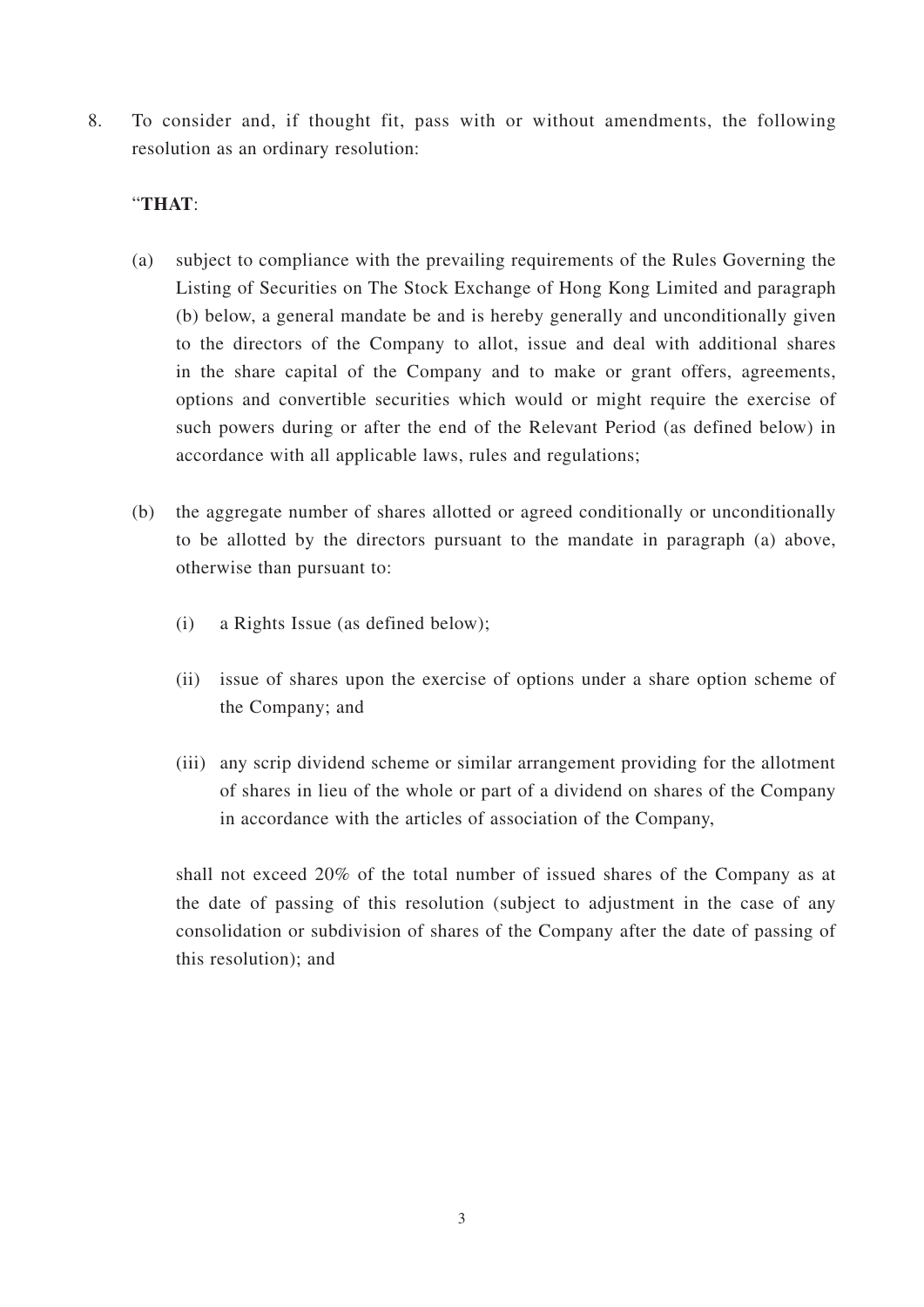(c) for the purposes of this resolution:

"Relevant Period" means the period from the passing of this resolution until whichever is the earliest of:

- (i) the conclusion of the next annual general meeting of the Company;
- (ii) the expiration of the period within which the next annual general meeting of the Company is required by the articles of association of the Company or any applicable laws to be held; and
- (iii) the date on which the mandate set out in this resolution is revoked or varied by an ordinary resolution of the shareholders in general meeting.

"Rights Issue" means an offer of shares open for a period fixed by the directors to holders of shares of the Company or any class thereof on the register on a fixed record date in proportion to their then holdings of such shares or class thereof (subject to such exclusions or other arrangements as the directors may deem necessary or expedient in relation to fractional entitlements or having regard to any restrictions or obligations under the laws of any relevant jurisdiction or the requirements of any recognized regulatory body or any stock exchange)."

9. To consider and, if thought fit, pass with or without amendments, the following resolution as an ordinary resolution:

"**THAT** conditional upon the passing of the resolutions set out in items 7 and 8 of the notice convening this meeting (the "**Notice**"), the general mandate referred to in the resolution set out in item 8 of the Notice be and is hereby extended by the addition to the aggregate number of shares which may be allotted and issued or agreed conditionally or unconditionally to be allotted and issued by the directors pursuant to such general mandate of the number of shares bought back by the Company pursuant to the mandate referred to in resolution set out in item 7 of the Notice, provided that such amount of shares shall not exceed 10% of the total number of issued shares of the Company as at the date of passing of this resolution (subject to adjustment in the case of any consolidation or subdivision of shares of the Company after the date of passing of this resolution)."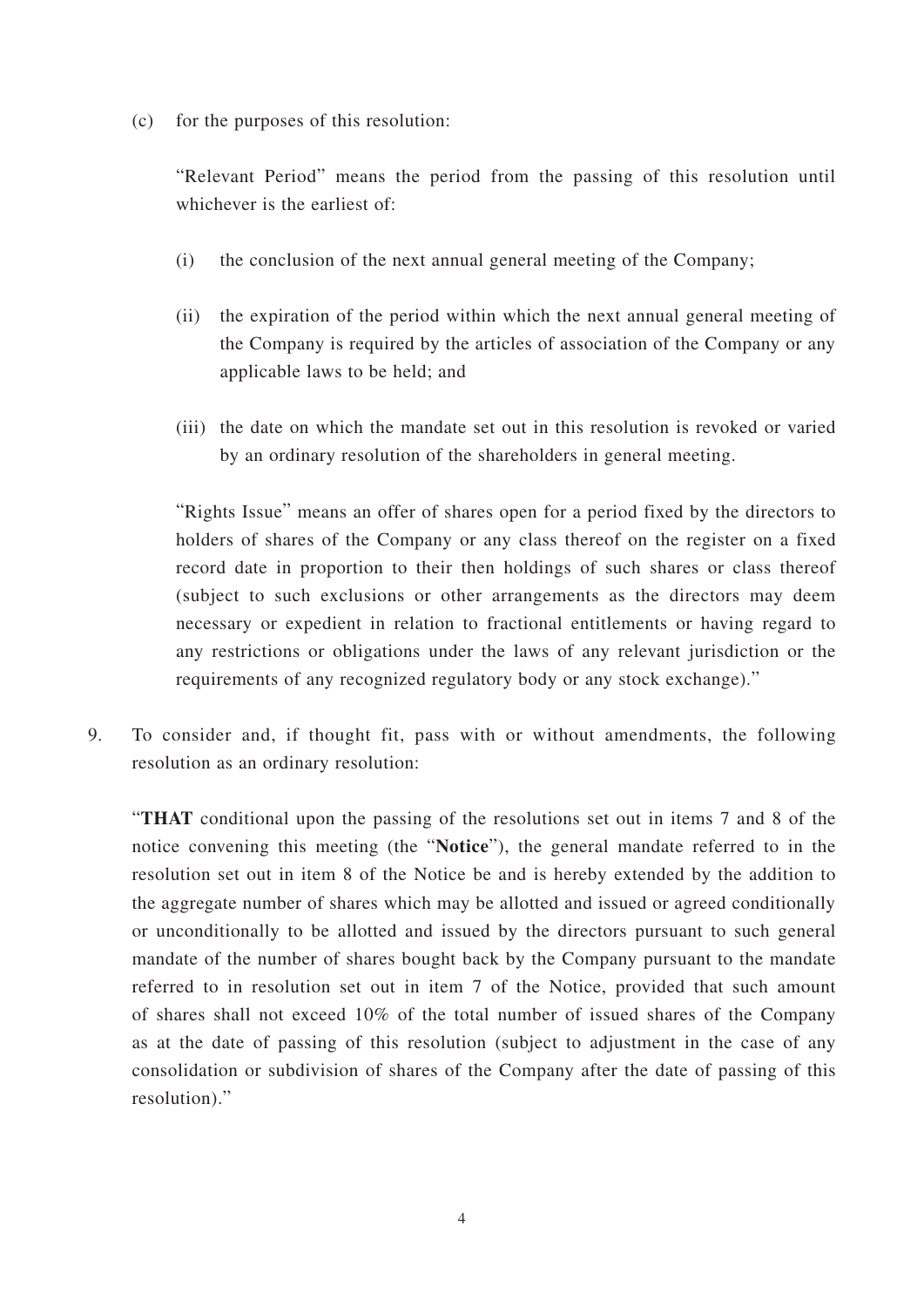#### **SPECIAL RESOLUTION**

10. To consider and, if thought fit, to pass, the following resolution as a special resolution:

#### "**THAT**:

- (i) the proposed amendments to the existing second amended and restated articles of association of the Company (the "**Proposed Amendments**"), the details of which are set out in Appendix II to the circular of the Company dated 18 May 2022, be and are hereby approved;
- (ii) the third amended and restated articles of association of the Company (the "**Third Amended and Restated Articles of Association**"), which contains all the Proposed Amendments and a copy of which has been produced to this meeting and marked "A" and initialed by the chairman of the meeting, be and is hereby approved and adopted in substitution for the existing second amended and restated articles of association of the Company with immediate effect from the close of the meeting; and
- (iii) any Director or company secretary of the Company be and is hereby authorized to do all such acts, deeds and things and execute all such documents and make all such arrangements that he/she shall, in his/her absolute discretion, deem necessary or expedient to give effect to the Proposed Amendments and the adoption of the Third Amended and Restated Articles of Association, including without limitation, attending to the necessary filings with the Registrar of Companies in Hong Kong and the Cayman Islands."

By Order of the Board **NVC International Holdings Limited WANG Donglei** Chairman

Hong Kong, 18 May 2022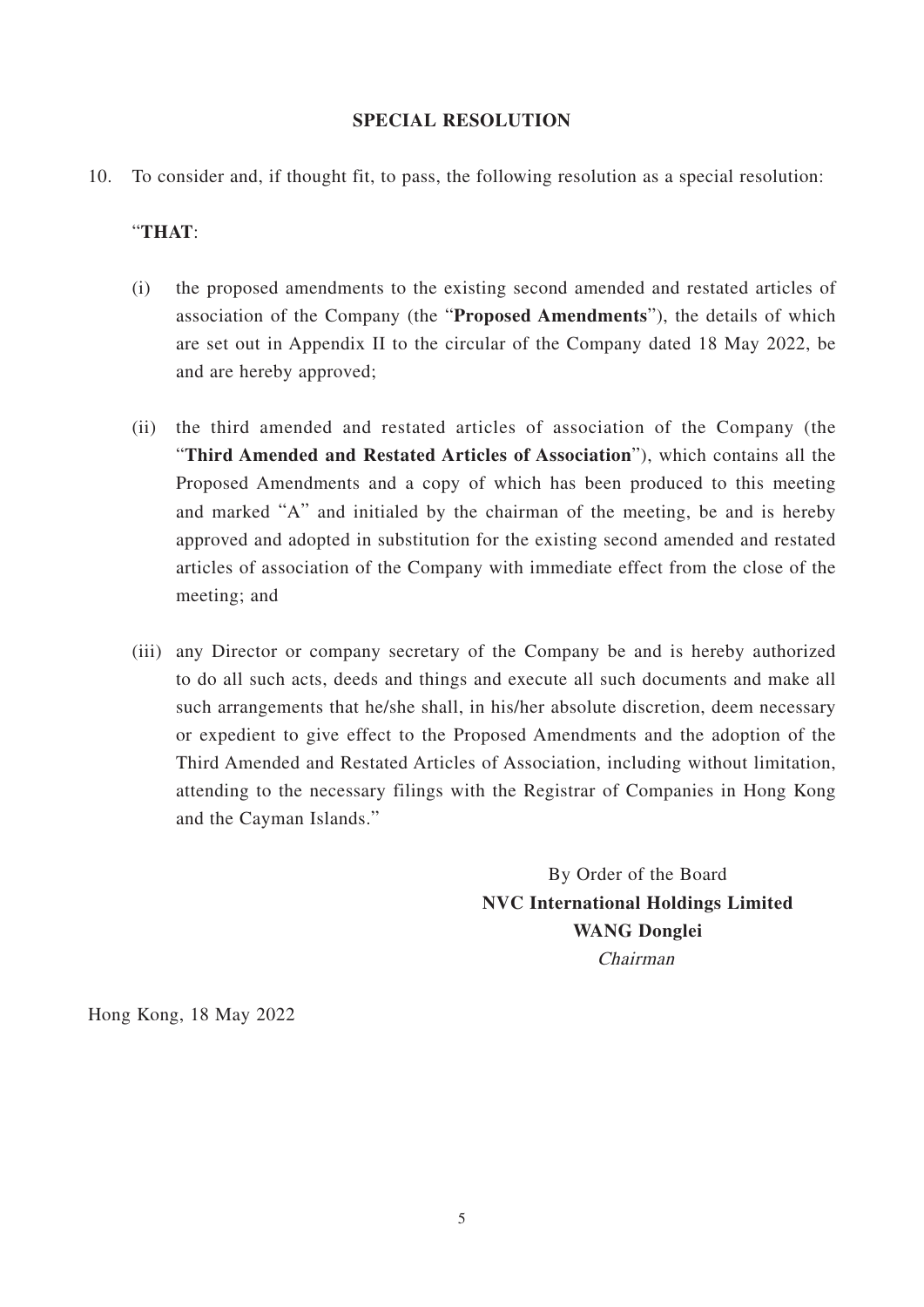#### Notes:

- 1. All resolutions at the Meeting (except those relate to the procedural or administrative matters, which should be taken by a show of hands as the chairman of the Meeting may decide, in good faith) will be taken by a poll pursuant to the Rules Governing the Listing of Securities on The Stock Exchange of Hong Kong Limited (the "**Listing Rules**") and the results of the poll will be published on the websites of Hong Kong Exchanges and Clearing Limited and the Company in accordance with the Listing Rules.
- 2. Any shareholder of the Company entitled to attend and vote at the Meeting is entitled to appoint a proxy (or more than one proxy if he/she is the holder of two or more shares) to attend and, on a poll, vote on his/ her behalf. A proxy need not be a shareholder of the Company. If more than one proxy is so appointed, the form of proxy shall specify the number of shares in respect of which each such proxy is so appointed. In case of a poll every shareholder present in person or by proxy shall be entitled to one vote for each share held by him.
- 3. In order to be valid, the form of proxy together with the power of attorney or other authority, if any, under which it is signed or a notarially certified copy of that power of attorney or authority, must be deposited at the Company's Hong Kong branch share registrar, Computershare Hong Kong Investor Services Limited, at 17M Floor, Hopewell Centre, 183 Queen's Road East, Wanchai, Hong Kong as soon as possible but in any event not less than 48 hours before the time appointed for holding the Meeting or any adjournment thereof (as the case maybe) (for the Meeting, i.e. not later than 10:00 a.m. on Wednesday, 15 June 2022). Completion and return of the form of proxy shall not preclude a shareholder of the Company from attending and voting in person at the Meeting and, in such event, the instrument appointing a proxy shall be deemed to be revoked.
- 4. The register of members of the Company will be closed from Tuesday, 14 June 2022 to Friday, 17 June 2022 (both dates inclusive), during which period no transfer of shares will be registered. In order to qualify for attending and voting at the Meeting, all transfer documents accompanied by the relevant share certificates must be lodged with the Company's Hong Kong branch share registrar, Computershare Hong Kong Investor Services Limited, Shops 1712-1716, 17th Floor, Hopewell Centre, 183 Queen's Road East, Wanchai, Hong Kong for registration before 4:30 p.m. on Monday, 13 June 2022.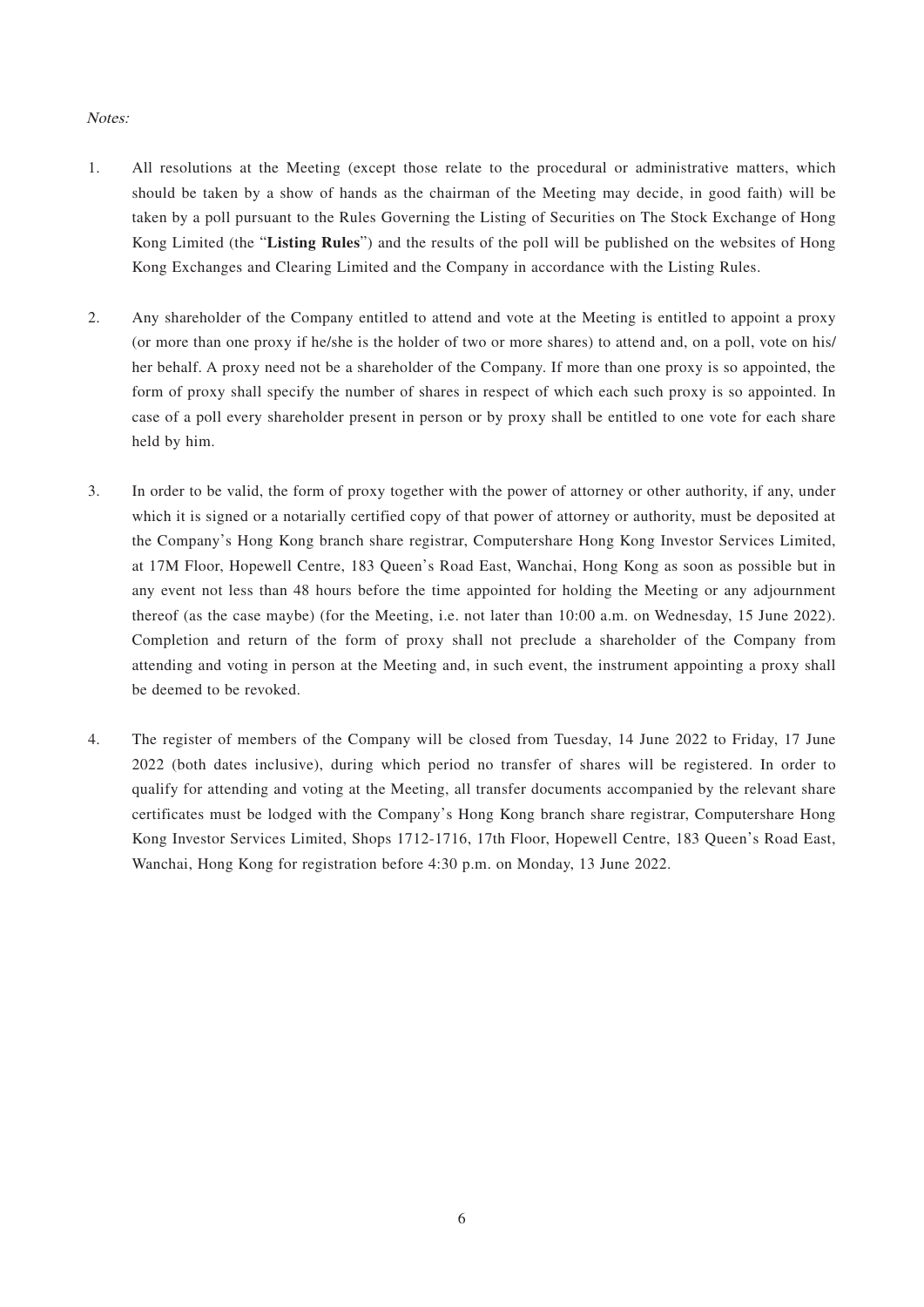- 5. In compliance with the Hong Kong government's ("**HK Government**") directive on social distancing, personal and environmental hygiene, and the guidelines issued by the Centre for Health Protection of the Hong Kong Department of Health on the prevention of Novel Coronavirus ("**COVID-19**"), the Company will implement additional precautionary measures (which are subject to changes pursuant to the regulations in force from time to time) at the Meeting including, without limitation:
	- compulsory body temperature screening;
	- mandatory use of surgical face masks;
	- mandatory health declaration anyone subject to quarantine, has any flu-like symptoms or has travelled overseas within 14 days immediately before the Meeting ("**recent travel history**"), or has close contact with any person under quarantine or with recent travel history may not be permitted to attend the Meeting;
	- no corporate gifts, refreshments or drinks will be provided to attendees at the Meeting;
	- anyone attending the Meeting is reminded to observe good personal hygiene at all times; and
	- appropriate distancing and spacing in line with the guidance from the HK Government will be maintained and as such, the Company may limit the number of attendees at the Meeting as may be necessary to avoid over-crowding.
- 6. The Company reminds all shareholders that physical attendance in person at the Meeting is not necessary for the purpose of exercising voting rights. Shareholders may appoint the chairman of the Meeting as their proxy to vote on the relevant resolution(s) at the Meeting instead of attending the Meeting in person, by completing and return the form of proxy.
- 7. If any shareholder chooses not to attend the Meeting in person but has any question about any resolution or about the Company, or has any matter for communication with the board of directors of the Company, he/she is welcome to send such question or matter in writing to the Company's principal place of business in Hong Kong at Unit 705, 7/F., Building 20E, Phase 3, Hong Kong Science Park, Pak Shek Kok, New Territories, Hong Kong or fax at (852) 2865 1638. If any shareholder has any question relating to the Meeting, please contact Computershare Hong Kong Investor Services Limited, the Company's Hong Kong branch share registrar as follows:

Computershare Hong Kong Investor Services Limited 17M Floor, Hopewell Centre, 183 Queen's Road East, Wanchai, Website: www.computershare.com/hk/contact Tel: (852) 2862 8555 Fax: (852) 2865 0990